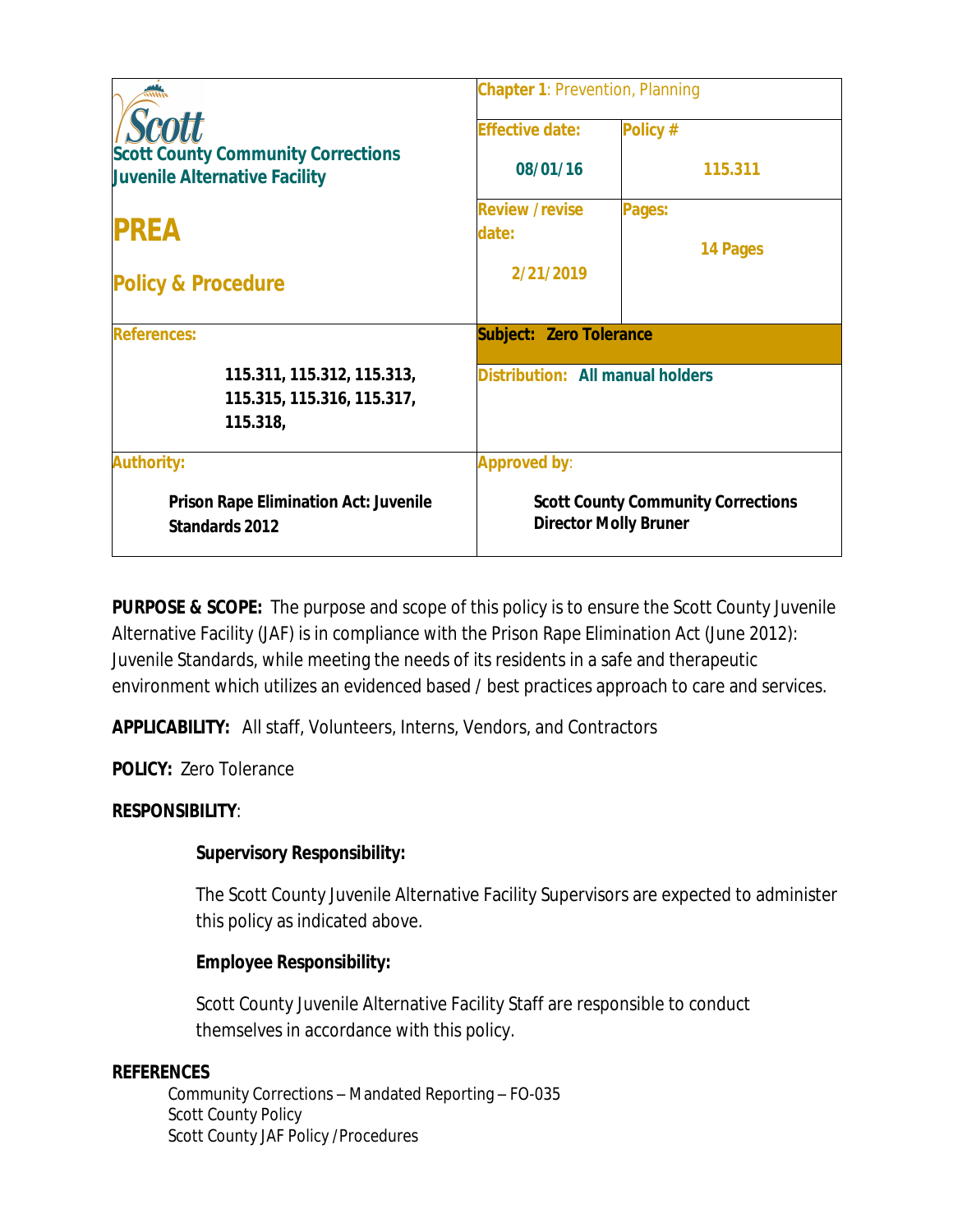Prison Rape Elimination Act: Juvenile Standards 2012 MN State Statues 609.341-3452 MN DOC 2960 Rules

#### **DEFINITIONS:**

**Maltreatment:** Any act or series of acts of commission or omission by a caregiver that result in harm, potential for harm, or threat of harm to a child or vulnerable adult. These acts could include physical abuse, sexual abuse, emotional abuse, neglect and financial exploitation.

**PREA Initial Responder Checklist:** A form used by an initial responder as a guide to respond to an allegation of sexual abuse or sexual harassment.

**PREA Investigator:** A staff member who has received specialized training in investigating sexual abuse in a correctional setting.

**Preponderance of the Evidence:** A standard of evidence showing that is more probable than not that the event occurred.

**Sexual Abuse:** Sexual activity in a facility, including but not limited to**:**

- Contact between the penis and the vulva or the penis and the anus, including penetration, however slight;
- Contact between the mouth and the penis, vulva, or anus;
- Penetration of the anal or genital opening of another person, however slight, by a hand, finger, object, or other instrument; or
- Any other intentional touching, either directly or through the clothing, of the genitalia, anus, groin, breast, inner thigh, or buttocks of any person, excluding incidents in which the intent of the sexual contact is solely to harm or debilitate rather than to sexually exploit.

Sexual abuse of an inmate may be committed by another inmate, detainee, or resident, or by a staff member, contractor, or volunteer.

**Sexual Abuse by another resident:** Includes acts where:

- the victim does not consent, is coerced into such act by overt or implied threats of violence, or is unable to consent or refuse;
- Contact occurs between the penis and the vulva or the penis and the anus, including penetration, however slight;
- Contact occurs between the mouth and the penis, vulva, or anus;
- Penetration of the anal or genital opening of another person, however slight, occurs by a hand, finger, object, or other instrument; and
- Any other intentional touching occurs, either directly or through the clothing, of the genitalia, anus, groin, breast, inner thigh, or buttocks of any person, excluding incidents in which the intent of the sexual contact is solely to harm or debilitate rather than to sexually exploit.

**Sexual abuse by a staff member, contractor, or volunteer:** includes acts where:

• Contact occurs between the penis and the vulva or the penis and the anus, including penetration,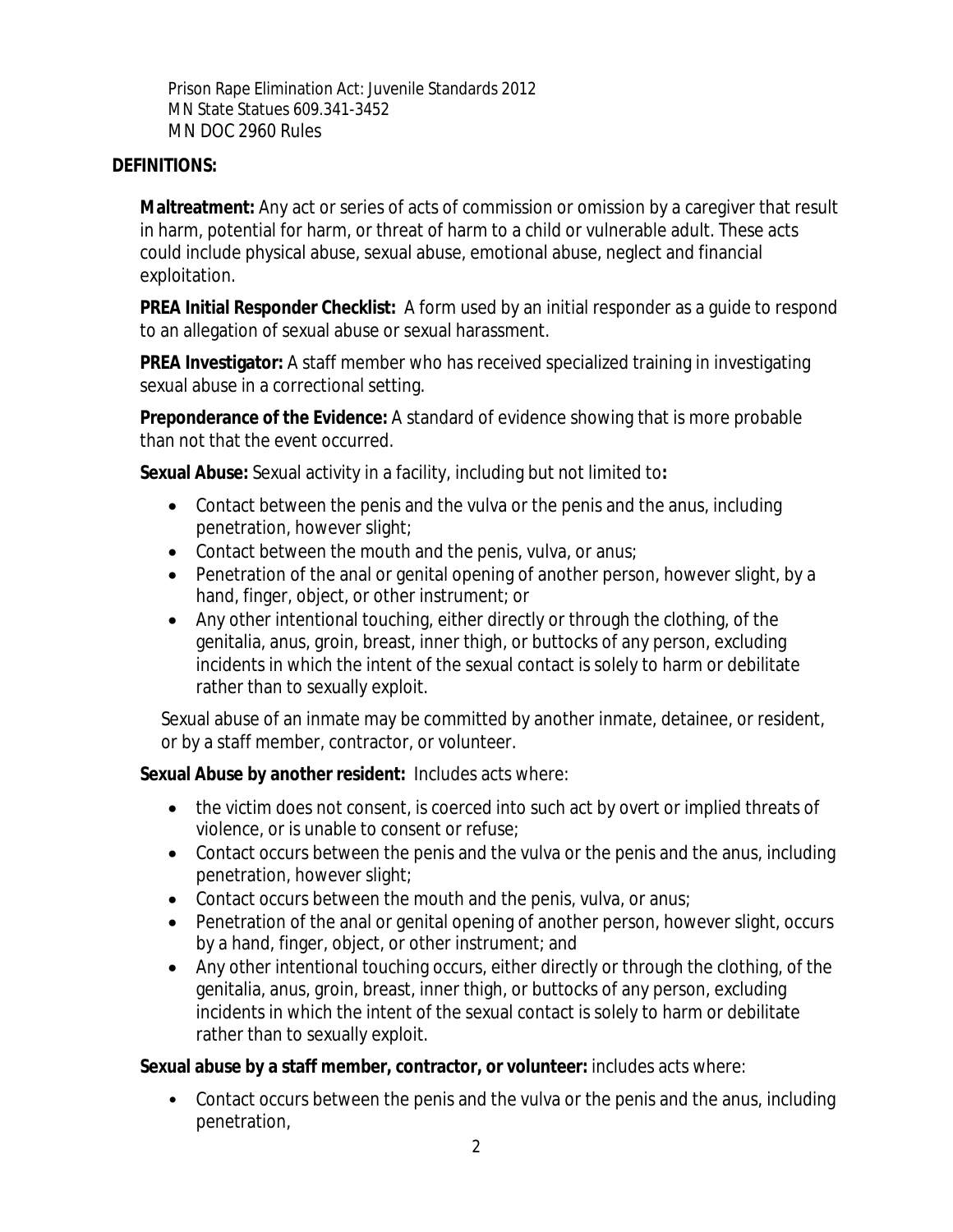- Contact occurs between the mouth and the penis, vulva, or anus;
- Contact occurs between the mouth and any body part where the staff member, contractor, or volunteer has the intent to abuse, arouse, or gratify sexual desire;
- Penetration of the anal or genital opening occurs, however slight, by a hand, finger, object, or other instrument, where the penetration is unrelated to official duties or where the staff member, contractor, or volunteer has the intent to abuse, arouse, or gratify sexual desire;
- Any other intentional contact occurs, either directly or through the clothing, of or with the genitalia, anus, groin, breast, inner thigh, or the buttocks that is unrelated to official duties or where the staff member, contractor, or volunteer has the intent to abuse, arouse, or gratify sexual desire;
- A staff member, contractor, or volunteer attempts, threatens or requests an inmate engage in the activities described above; A staff member, contractor, or volunteer displays his or her uncovered genitalia, buttocks, or breast in the presence of an inmate, detainee, or resident, and voyeurism by a staff member, contractor, or volunteer.

**Sexual Assault Advocate:** a person who is trained to provide competent, effective crisis intervention services to victims and survivors of sexual assault.

**Sexual Harassment:** Shall mean deliberate or repeated, unsolicited verbal statements or comments of a sexual nature directed to any individual, including demeaning references to gender or derogatory comments about body or clothing, or repeated profane or obscene language or gestures.

**Sexual Misconduct:** any behavior or act of a sexual nature directed toward an inmate by an employee, volunteer, contractor or other agency representative. **Sexual relationships** of a romantic nature between residents, staff and residents are included in this definition. Any romantic relationship of a non-sexual nature between residents, staff and residents, volunteers, professionals, contractors and residents are prohibited. **Sexual misconduct** includes, but is not limited to: consensual or nonconsensual sexual acts; completed, attempted, threatened, or requested sexual acts; and occurrences of indecent exposure, invasion of privacy, or staff voyeurism for sexual gratification. **Sexual misconduct** may also include romantic relationships without a sex such as note passing that includes a sexual content or verbal communications of a sexual nature.

**Sexual Misconduct (Non-Contact):** 1) Exposure of body parts to another person with the intent to be observed by that person, with/without their consent, with the intent to arouse or gratify the sexual desire of any person; 2) Peeping or other voyeurism (watching or observing) of another person, with or without their awareness or consent, with the intent to arouse or gratify the sexual desire of any person; 3) Use of camera, audio recording device, or other electronic means to photograph, record, broadcast, or transmit a visual image, voice, or other sounds (e.g. sexual activity, use of bathroom or toilet) of another person, with/without that person's awareness or consent, with the intent to arouse or gratify the sexual desire of any person; 4) Solicitation of sexual contract of another person that is not authorized as part of a treatment plan or contract to further therapeutic goals and objectives; 5) Stalking another person. Behaviors 1 through 3 are also reportable when directed to animals.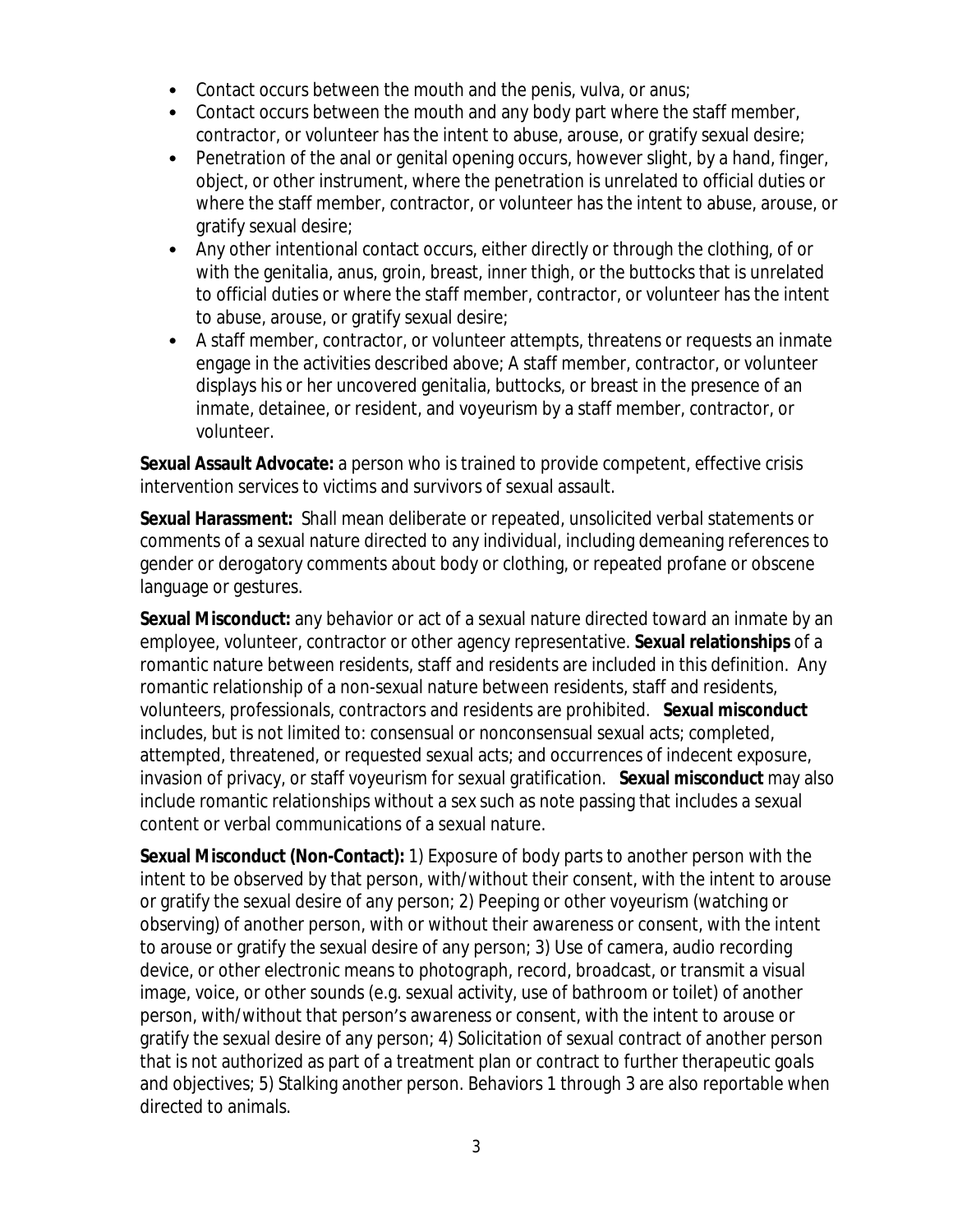**Sexual Misconduct (Resident on Resident):** Any sexual conduct between residents. Sexual conduct includes intentional touching of another person's intimate parts, or the clothing covering the immediate area of intimate parts, committed with sexual or aggressive intent.

**Sexual Misconduct (Resident on Staff):** Any sexual conduct, resident on staff. Sexual conduct includes intentional touching of another person's intimate parts, or the clothing covering the immediate area of intimate parts, committed with sexual or aggressive intent.

**Sexual Misconduct (Staff on Resident):** Any sexual conduct, staff on resident. Sexual conduct includes intentional touching of another person's intimate parts, or the clothing covering the immediate area of intimate parts, committed with sexual or aggressive intent.

**Substantiated Allegation:** An allegation that was investigated and determined that a PREA incident to have occurred.

**Unfounded Allegation**: An allegation that was investigated and determined not to have occurred, or an allegation that occurred but was determined to not have been a PREA incident.

**Unsubstantiated Allegation**: An allegation that was investigated and the investigation produced insufficient evidence to make a final determination as to whether or not the event occurred.

### **PROCEDURES:**

#### **Zero Tolerance 115.311 (a)**

The JAF has a zero-tolerance policy on sexual abuse and harassment to promote a safe and healthy environment, free from sexual violence and misconduct for its residents. The JAF will ensure a system-wide prevention, detection, reporting, response, and the retention of records relating to incidents of sexual abuse/harassment of any resident by an resident, contractor, volunteer, staff, or visitor within the Scott County Juvenile Alternative Facility (JAF).

- 1. All staff, contractors, and volunteers must immediately report any knowledge, suspicion, or information regarding an incident of sexual abuse/harassment or staff sexual misconduct that occurred in a facility or community services area; this includes medical and mental health practitioners, unless otherwise precluded by law.
- 2. If the JAF learns that a resident is subject to a substantial risk of imminent sexual abuse, it will take immediate action to protect the resident. This includes housing assignment changes to implementing a safety plan.
- 3. The JAF will investigate all matters of sexual abuse/harassment/staff sexual misconduct either through internal investigation or external investigation (SCSO).
- 4. Residents, staff, contractors, visitors, volunteers, or any other individuals who have business with the JAF are subject to disciplinary action and/or criminal sanctions, including dismissal or termination of employment, termination of contracted services, if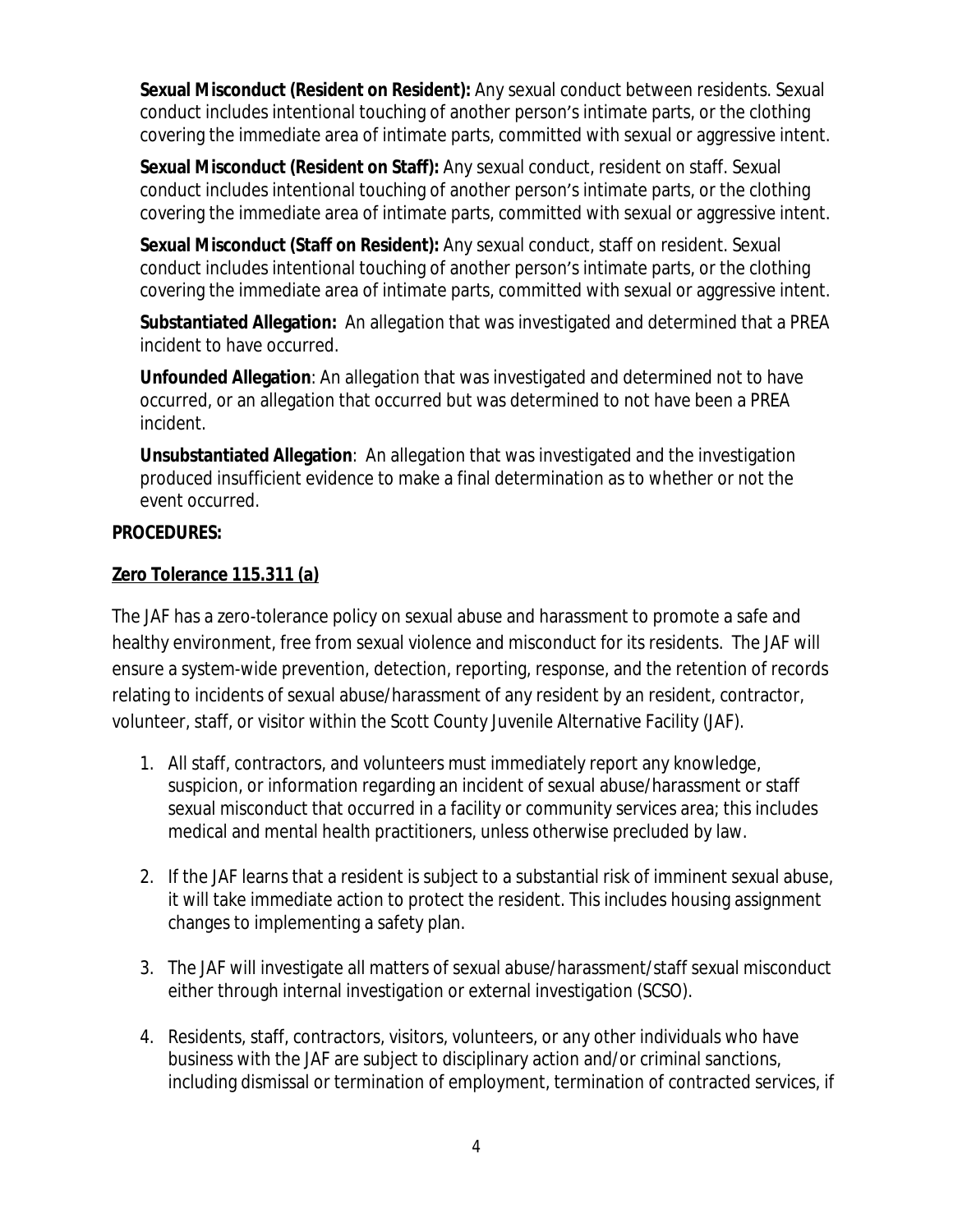determined to have engaged in sexual abuse/harassment/ or staff sexual misconduct against a resident. A violation of this policy may result in termination from the JAF.

This policy is not intended to govern incidents of sexual abuse/harassment by an resident against a staff, contractor, visitor, volunteer, or any other individual who has business with the JAF.

### **PREA Coordinator -115.311 (b)**

The Facility Manager will appoint one of the two program supervisors to be responsible for the implementation and oversight of compliance of PREA standards. The PREA Coordinator will review facility policies and practices and make appropriate compliance recommendations to the Facility Manager.

The PREA Coordinator will ensure they set aside adequate time and resources do conduct and fill the role of PREA Coordinator **115.311 (b2)**.

The JAF has developed a policy outlining its approach to preventing, detecting, and responding to sexual abuse and sexual harassment. **115.311 (b1)**

### **PREA Compliance Manager -115.311 (c)**

The JAF manager will serve as the PREA Compliance Manager (PCM) with the authority to coordinate the facility's efforts to comply with the PREA standards including determining internal and external investigative assignments. The PCM shall report to the Scott County Community Corrections Director or their designee informing them of allegations and subsequent findings.

All allegations prior to investigation will go to the PCM to determine merits, severity, and risk in determining appropriate internal and/or external investigation for the protection of JAF residents to ensure they are free of sexual abuse, sexual harassment or sexual misconduct.

The JAF has set definitions of prohibited behaviors regarding sexual abuse and sexual harassment listed throughout the JAF PREA policy – see 115.5 PREA Definitions. **- 115.311 (c1)** 

The PCM shall ensure they are setting adequate time aside to perform the functions and duties of the PCM **115.311 (c2)**

# **Section 2 - Resident Management and Services – 115.313**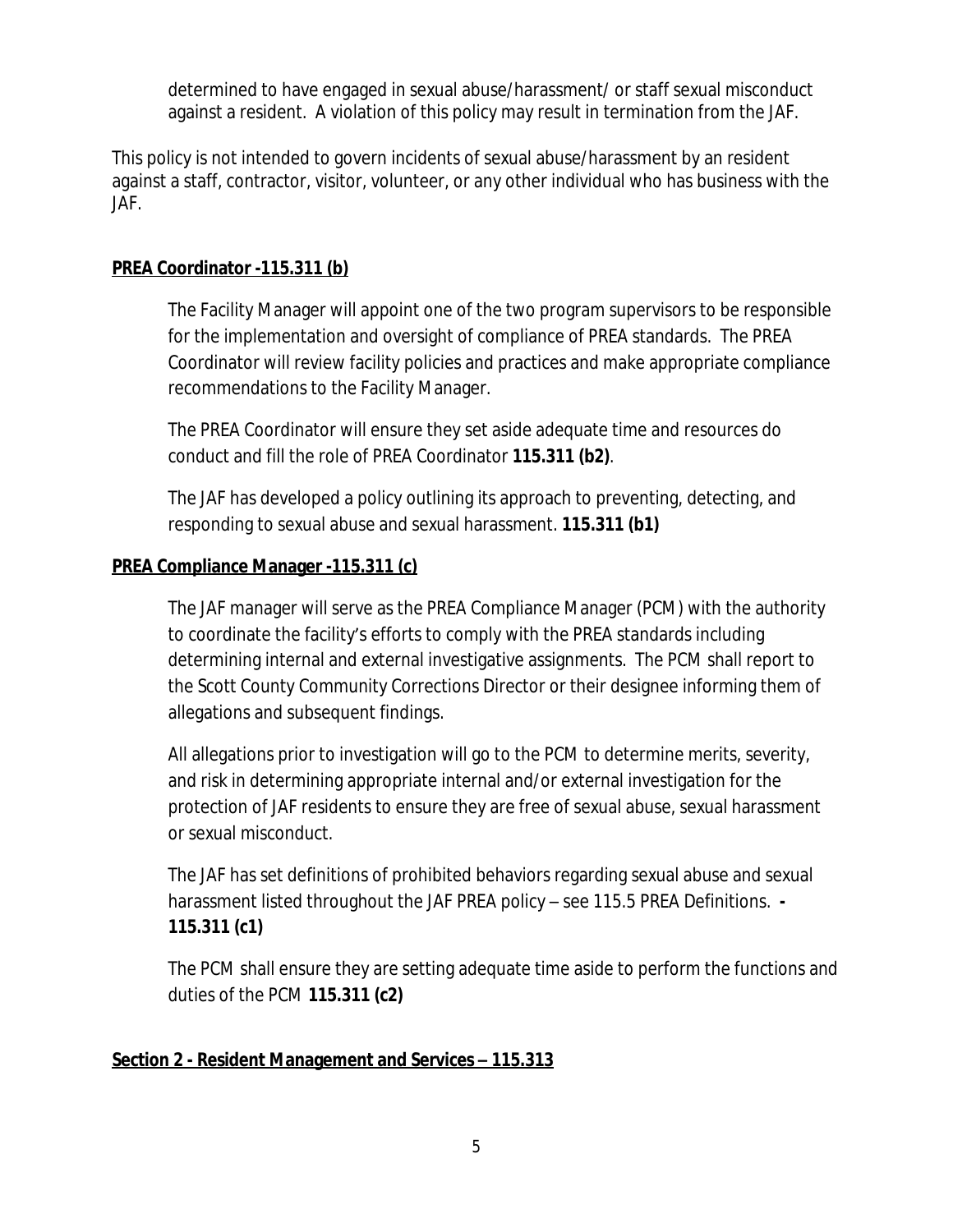- 1. The JAF Facility Manager and Community Corrections Director or designee shall conduct and document unannounced rounds to identify and deter staff sexual abuse and sexual harassment.
- 2. The unannounced rounds shall happen throughout all shifts and days of the week, including night, overnight, and day shifts.
	- a. An unannounced round is completed by stopping or entering the JAF on unassigned shifts.
	- b. A log shall be kept in the Program Supervisors office, documenting date, time and who completed said check, and what type of check.
	- c. Checks should be on varying shifts, and four different day & times a month.
- 3. The JAF staff will be prohibited from alerting others on shift when supervisors have stopped in unannounced on supervisory rounds, or alerting oncoming shifts that that these supervisory rounds are occurring, unless such announcement is related to the legitimate operational functions of the facility **(115.313) (e).**

# **Hiring and promotional decisions – 115.317**

- 1. The Scott County Juvenile Alternative Facility (JAF) shall consider any incidents of sexual harassment in determining whether to hire or promote anyone, or to enlist the services of any contractor, who may have contact with residents **(115.317)(b).**
- 2. Before hiring new employees who may have contact with residents, the Scott County Juvenile Alternative Facility (JAF) shall:
	- a. Perform a criminal background records check; DHS background Study through Net Study-2.0, BCA background check, and Scott County ER background check.
	- b. Consult any child abuse registry maintained by the State or locality in which the applicant would work.
	- c. Consistent with Federal, State, and local law, make its best efforts to contact all prior institutional employers for information on substantiated allegations of sexual abuse or any resignation during a pending investigation of an allegation of sexual abuse **(115.317)(c) (1-3).**
- 3. The Scott County Juvenile Alternative Facility (JAF) shall also perform a criminal background records check, and consult applicable child abuse registries, before enlisting the services of any contractor who may have contact with residents **(115.317)(d).**
- 4. The Scott County Juvenile Alternative Facility (JAF) shall either conduct criminal backgrounds checks at least every two on current employees and contractors who may have contact with residents or have in place a system for otherwise capturing updated information for current employees **(115.317)(e).**
- 5. The Scott County Juvenile Alternative Facility (JAF) shall also ask all applicants and employees who may have contact with residents directly about previous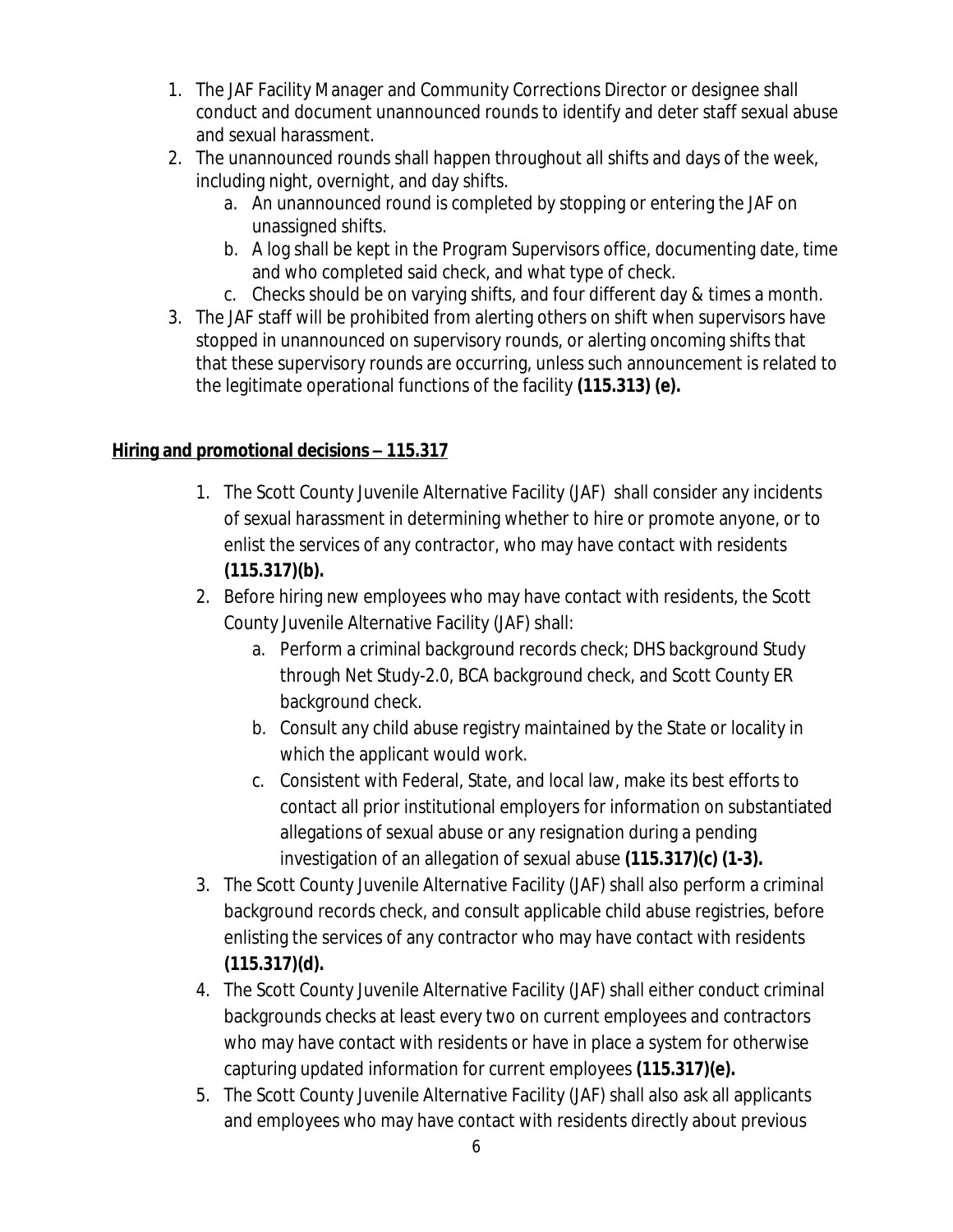misconduct described in paragraph (2a) of this section in written applications or interviews for hiring, promotions, interviews or written self-evaluations conducted as part of reviews of current employees. Staff has a continuing affirmative duty to disclose and such misconduct **(115.317)(f).**

- 6. Material omissions regarding such misconduct, or the provision of materially false information, shall be grounds for termination or dismissal from the hiring process **(115.317)(g).**
- **7.** Unless prohibited by law, The Scott County Juvenile Alternative Facility (JAF) shall provide information on substantiated allegations of sexual abuse or sexual harassment involving former employee upon receiving a request from an institutional employer for whom such employee has applied to work **(115.317) (h).**

### **Disciplinary Sanctions for Staff – 115.376**

- 1. Staff shall be subject to disciplinary sanctions up to and including termination for violating agency sexual abuse or sexual harassment policies **115.376 (a).**
- 2. Termination shall be the presumptive sanction for staff who has engaged in sexual abuse **115.376 (b).**
- 3. Disciplinary sanctions for violations of agency policies relating to sexual abuse or sexual harassment (other than actually engaging in sexual abuse) shall be commensurate with the nature and circumstances of the acts committed, the staff member's disciplinary history, and the sanctions imposed for comparable offenses by other staff with similar histories **115.376 (c).**
- 4. All terminations for violations of sexual abuse or sexual harassment policies, or resignations by staff who would have been terminated if not for their resignation, will be reported to law enforcement agencies, unless the activity was clearly not criminal, and to any relevant licensing bodies (28 CFR 115.76).

### **Employee Training – 115.331**

- **1.** The JAF shall train all employees who may have contact with residents on: contractors and volunteers under 115.332, depending upon the practitioner's status at the JAF **. 115.331 (a)(1- 10)**
	- A. Its zero-tolerance policy for sexual abuse and sexual harassment;
	- B. How to fulfill their responsibilities under JAF sexual abuse and sexual harassment prevention, detection, reporting, and response policies and procedures;
	- C. Residents' rights to be free from sexual abuse and sexual harassment;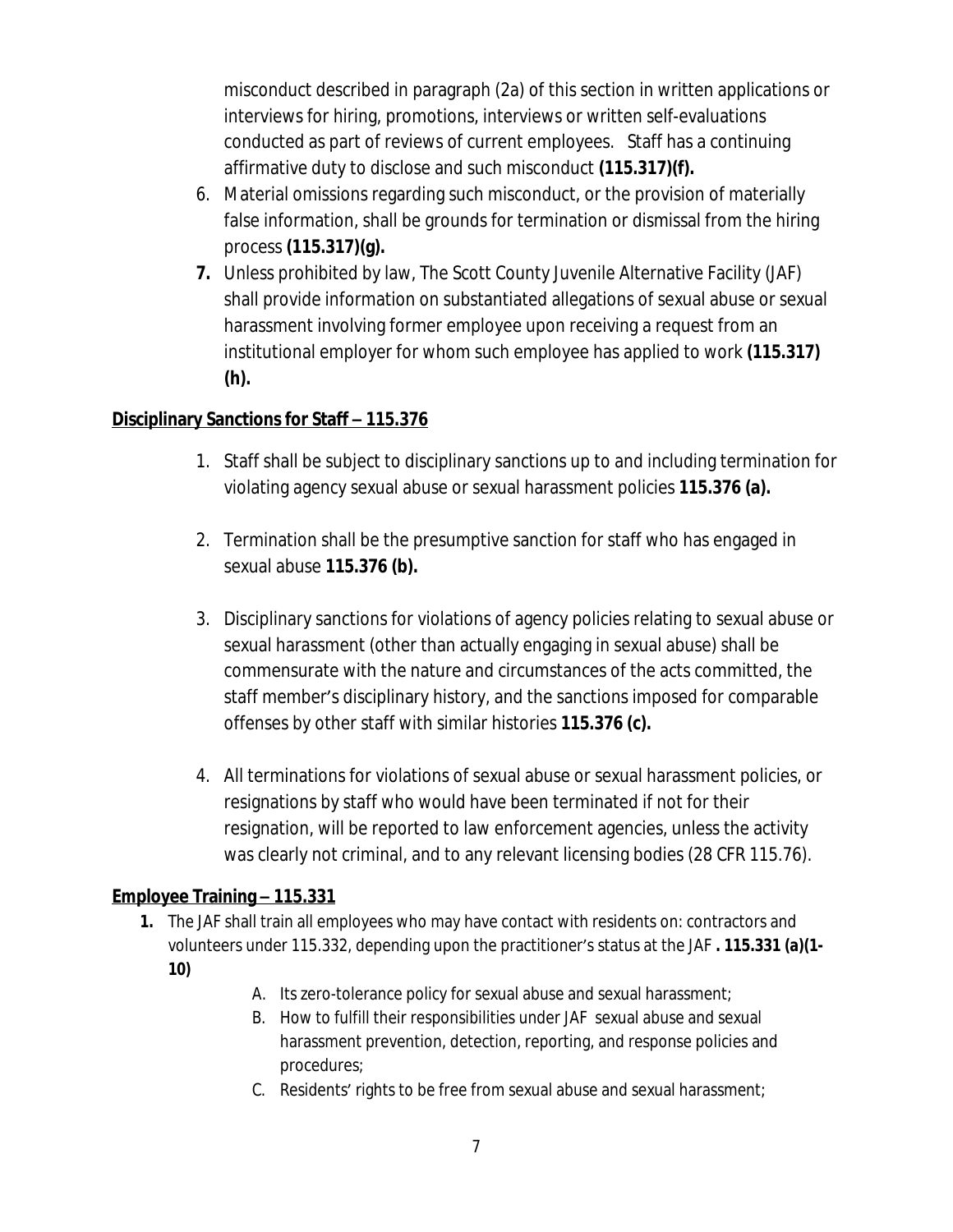- D. The right of residents and employees to be free from retaliation for reporting sexual abuse and sexual harassment;
- E. The dynamics of sexual abuse and sexual harassment in juvenile facilities;
- F. The common reactions of juvenile victims of sexual abuse and sexual harassment;
- G. How to detect and respond to signs of threatened and actual sexual abuse and how to distinguish between consensual sexual contact and sexual abuse between residents;
- H. How to avoid inappropriate relationships with residents;
- I. How to communicate effectively and professionally with residents, including lesbian, gay, bisexual, transgender, intersex, or gender nonconforming residents;
- J. How to comply with relevant laws related to mandatory reporting of sexual abuse to outside authorities; and
- K. Relevant laws regarding the applicable age of consent.
- 2. The JAF shall train facility probation officers in how to conduct cross-gender pat-down searches, and searches of transgender and intersex residents, in a professional and respectful manner, and in the least intrusive manner possible, consistent with security needs. **115.315 (f)**
- 3. Such training shall be tailored to the unique needs and attributes of residents of juvenile facilities and to the gender of the residents at the employee's facility. The employee shall receive additional training if the employee is reassigned from a facility that houses only male residents to a facility that houses only female residents, or vice versa. **115.331 (b)**
- 4. All employees shall be trained during their employee orientation of the PREA online trainings, ZERO Tolerance Policy, and additional PREA standards. The JAF shall provide each employee training quarterly, an annual Online PREA Training and JAF PREA audit annually. JAF staff will train on JAF PREA Policies to ensure all employees know the JAF's current sexual abuse and sexual harassment policies and procedures. **115.331 (c)**
- 5. Staff will submit their training records of completion, annual training audit, and quarterly trainings through signature to the Training Officer as verification of completion and understanding of the trainings. The Training officer shall keep and store records of the completed trainings in the employee individual training file and in the PREA training file kept in the supervisor office. **115.331 (d)**

### **Volunteer and Contractor Training – 115.332**

1. The JAF shall ensure that all volunteers and contractors who have direct contact with residents have been trained on their responsibilities under the JAF's sexual abuse and sexual harassment prevention, detection, and response policies and procedures. **115.332 (a)**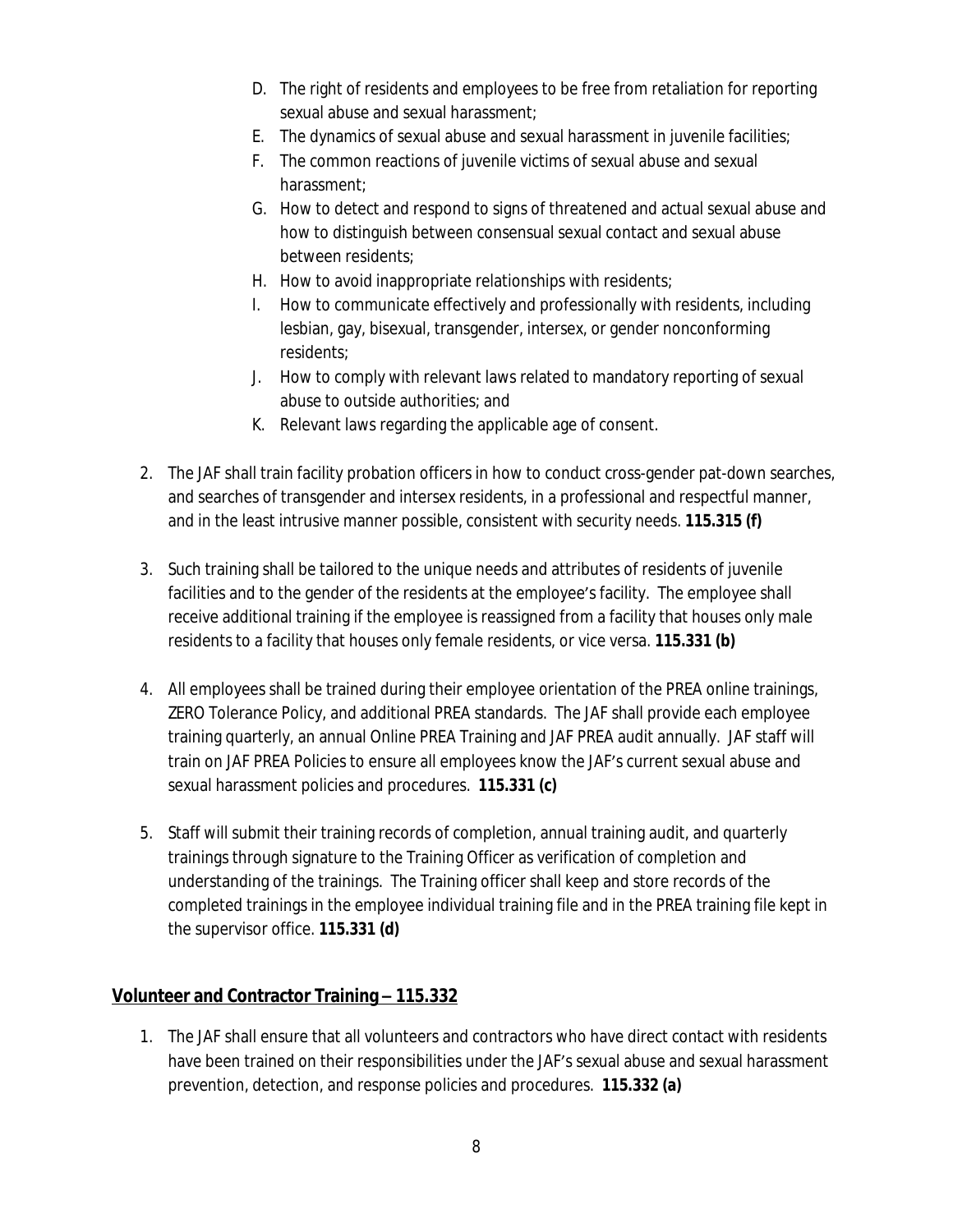- i. The level and type of training provided to volunteers and contractors shall be based on the services they provide and level of contact they have with residents. All persons, professionals or otherwise who has limited or no direct contact with a resident shall complete a JAF Zero-tolerance Notification and how to report sexual abuse and sexual harassment and informed how to report such incidents.
- 2. All volunteers and contractors who have direct contact with a resident without staff present shall complete a DHS background verification, PREA Online Training, PREA Orientation, and sign the JAF Zero-tolerance Notification and how to report sexual abuse and sexual harassment and informed how to report such incidents. **115.332 (b)**
- 3. The JAF training officer shall maintain documentation confirming the volunteers and contractors have completed and understand the required PREA training and JAF PREA Policies in the PREA training file located in the supervisor's office. **115.332 (c)**

### **Resident Education – 115.333**

- 1. All residents when entering the JAF shall participate in the Intake process. Residents shall receive information explaining in an age appropriate fashion the JAF's zero tolerance policy regarding sexual abuse and sexual harassment and how to report incidents or suspicions of sexual abuse or sexual harassment **115.333 (a).**
- 2. During the intake process the resident shall receive a PREA JAF safety guide, read and sign resident safety form; and within 72 hrs. of intake the residents shall watch the JAF educational video which provides a comprehensive age-appropriate education to residents regarding their rights to be free from sexual abuse and sexual harassment and to be free from retaliation for reporting such incidents, and regarding JAF policies and procedures for responding to such incidents. **115.333 (b)**
- 3. All resident shall complete the PREA Video, PREA Safety form and receive a copy of the PREA safety guide and if in placement shall participate in a PREA re-orientation group the first Saturday of every month. The JAF does not manage or contract any other facility. **115.333 (c)**
- 4. The JAF shall provide resident education in formats accessible to all residents, including those who are limited English proficient, deaf, visually impaired, or otherwise disabled, as well as to residents who have limited reading skills within reason and to the best of its ability. **115.333 (d)**
- 5. The JAF shall maintain documentation of resident participation in these education sessions in JAIMs. **115.333 (e)**
- 6. In addition to providing such education, the JAF shall ensure that key information is continuously and readily available or visible to residents through the resident handbook, PREA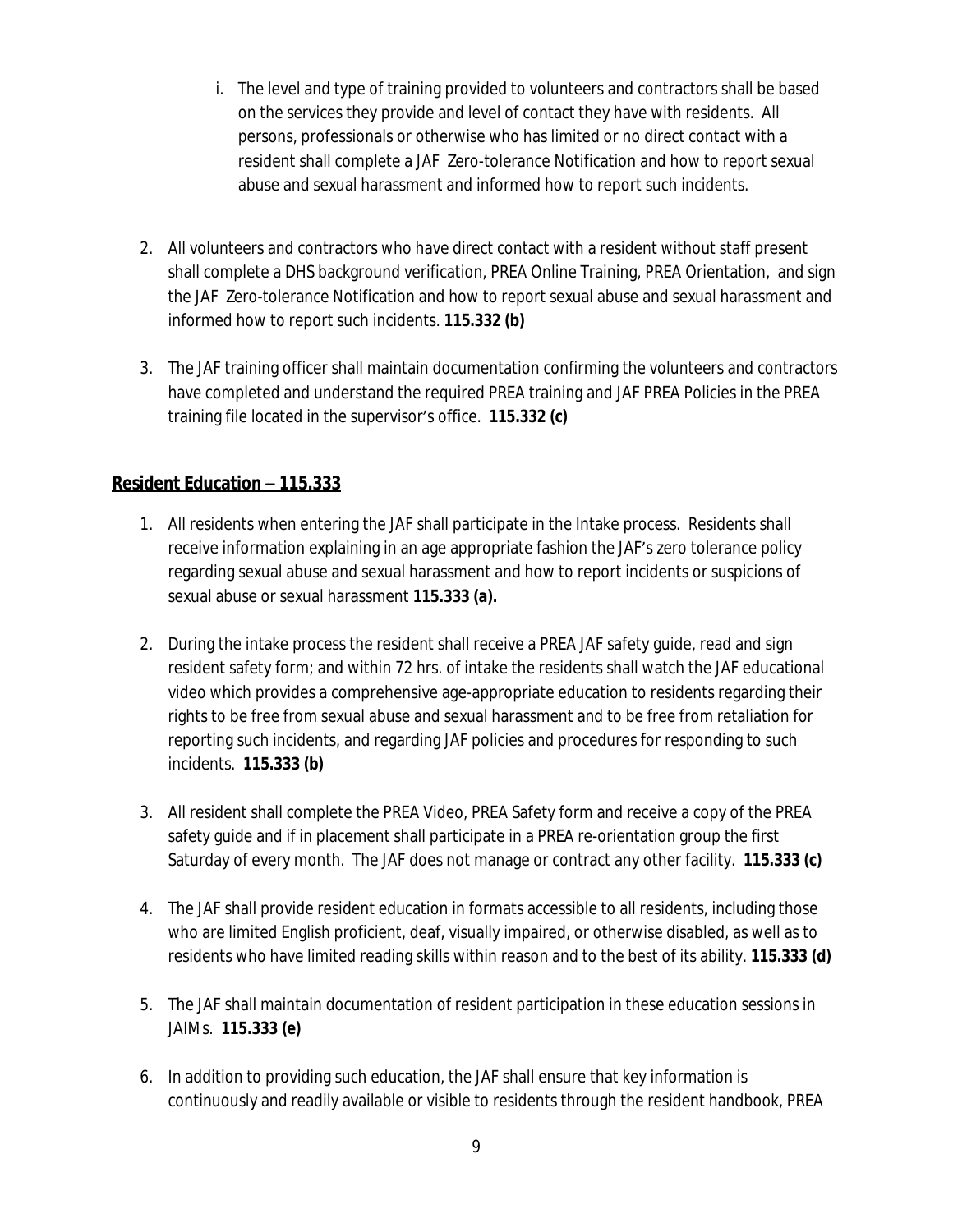posters throughout the institution, safety guide, or signage posted throughout the institution. **115.333 (f)**

### **Specialized training: Investigations – 115.334**

1. In addition to the general training provided to all employees pursuant to 115.331, the JAF shall ensure that, to the extent the JAF itself conducts sexual abuse investigations; its investigators have received training in conducting such investigations in confinement settings. **115.334 (a)**

### **PREA Internal Investigator Training**:

- a. PREA Investigating Sexual Abuse in a Confinement setting
- b. PREA Investigating Sexual Abuse in a Confinement Setting Advanced Investigations.
- $C_{\cdot}$

# **PREA External Investigator Training:**

- d. Finding the Truth: Investigation of Sexual Abuse of Inmates in Confinement Settings – American Jail Association.
- 2. Specialized training shall include techniques for interviewing juvenile sexual abuse victims, proper use of Miranda and Garrity warnings, sexual abuse evidence collection in confinement settings, and the criteria and evidences required to substantiate a case for administrative action or prosecution referral. **115.334 (b)**
- 3. The JAF training officer shall maintain certificates of completion that the JAF investigators have completed as part of the the required specialized training in conducting sexual abuse investigations. **115.334 (c)**

### **<u>Specialized Training for Medical and Mental Health Care – 115.335</u>**

- 1. The JAF shall ensure that all medical and mental health care practitioners who work regularly in its facilities have been trained in: **115.335 (a)(1-4)**
	- a. How to detect and assess signs of sexual abuse and sexual harassment;
	- b. How to preserve physical evidence of sexual abuse
	- c. How to respond effectively and professionally to juvenile victims of sexual abuse and sexual harassment; and
	- d. How and to whom to report allegations or suspicions of sexual abuse and sexual harassment.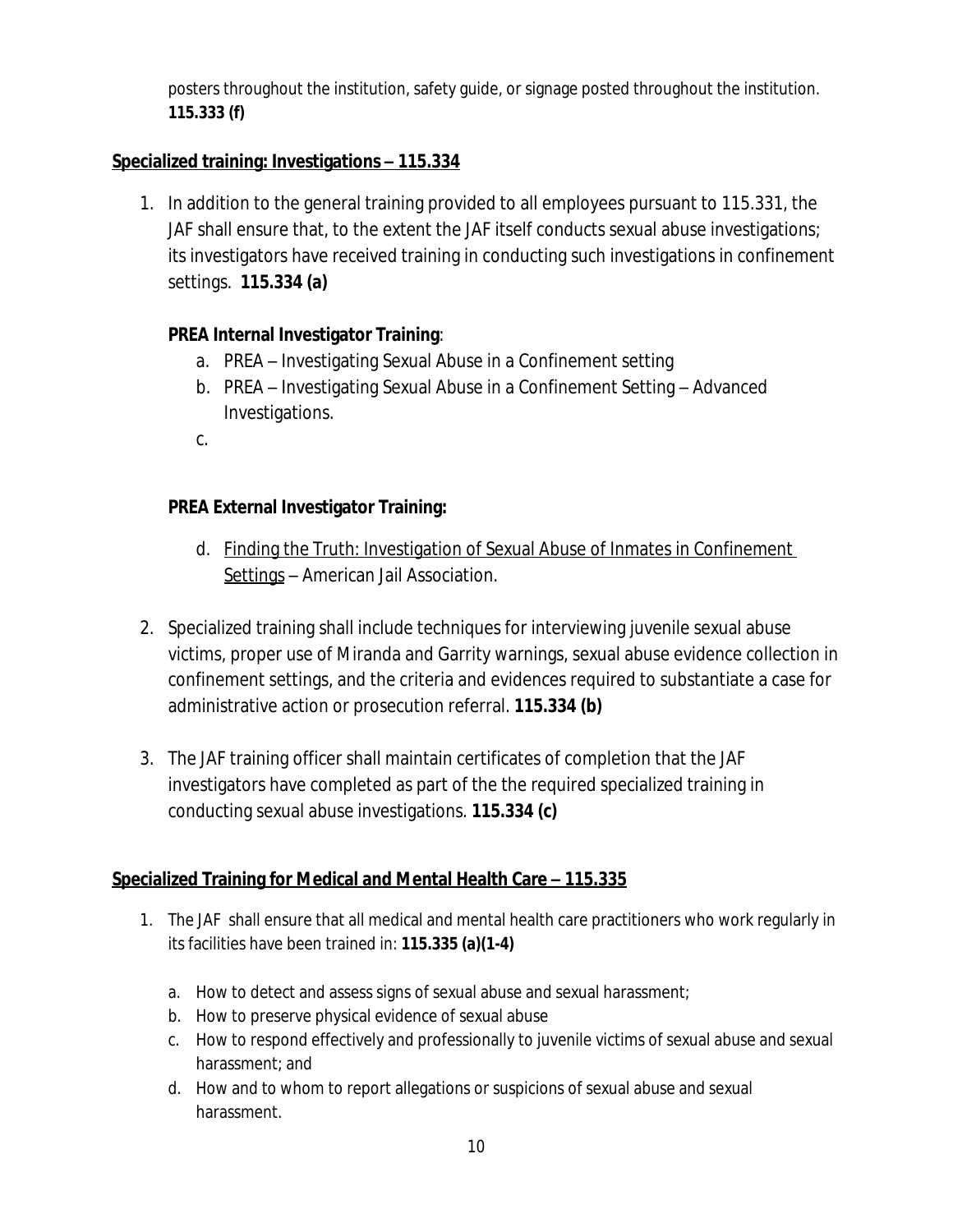- 2. If medical staff employed by the JAF conduct forensic examinations, such medical staff shall receive the appropriate training to conduct such examinations. **115.335 (b**)
- 3. The JAF shall maintain documentation that medical and mental health practitioners have received the training referenced in this standard either from the JAF or elsewhere. **115.335 (c)**
- 4. Medical and mental health care practitioners shall also receive the training mandated for employees under **115.331 or for 115.335 (d)**

### **Sexual victimization screening – 115.341, 115.381**

During the intake process, all residents will be screened for risk of sexual victimization using the following criteria:

- A resident's mental, physical or developmental disability
- Age
- Physical build of the youth
- History of the youth
- Level of emotional and cognitive development
- Whether the youth has prior convictions for sexual offenses against children or adults
- Whether the youth is perceived to be gay, lesbian, bisexual, transgender, intersex, or gender non-conforming.
- Whether the resident has previously experienced sexual victimization.
- The resident's perception of their vulnerability
- Prior acts of sexual abuse, prior convictions for violent offenses, and the history of prior institutional violence or sexual abuse as known by the facility.

# **Reporting Sexual Abuse and sexual harassment - 115.351, 115.362, 115.354**

- 1. Any employee, agency representative, volunteer or contractor who becomes aware of an allegation of an incident of sexual abuse, sexual harassment or retaliation against residents or staff will immediately notify a supervisor, who will forward the matter to a sexual abuse investigator (28 CFR 115.61).
- 2. All staff will immediately report to a supervisor any staff neglect or violation of responsibilities that may have contributed to an incident.
- 3. Apart from reporting to designated supervisors or officials and designated state or local services agencies to the extent necessary to make treatment, investigation, and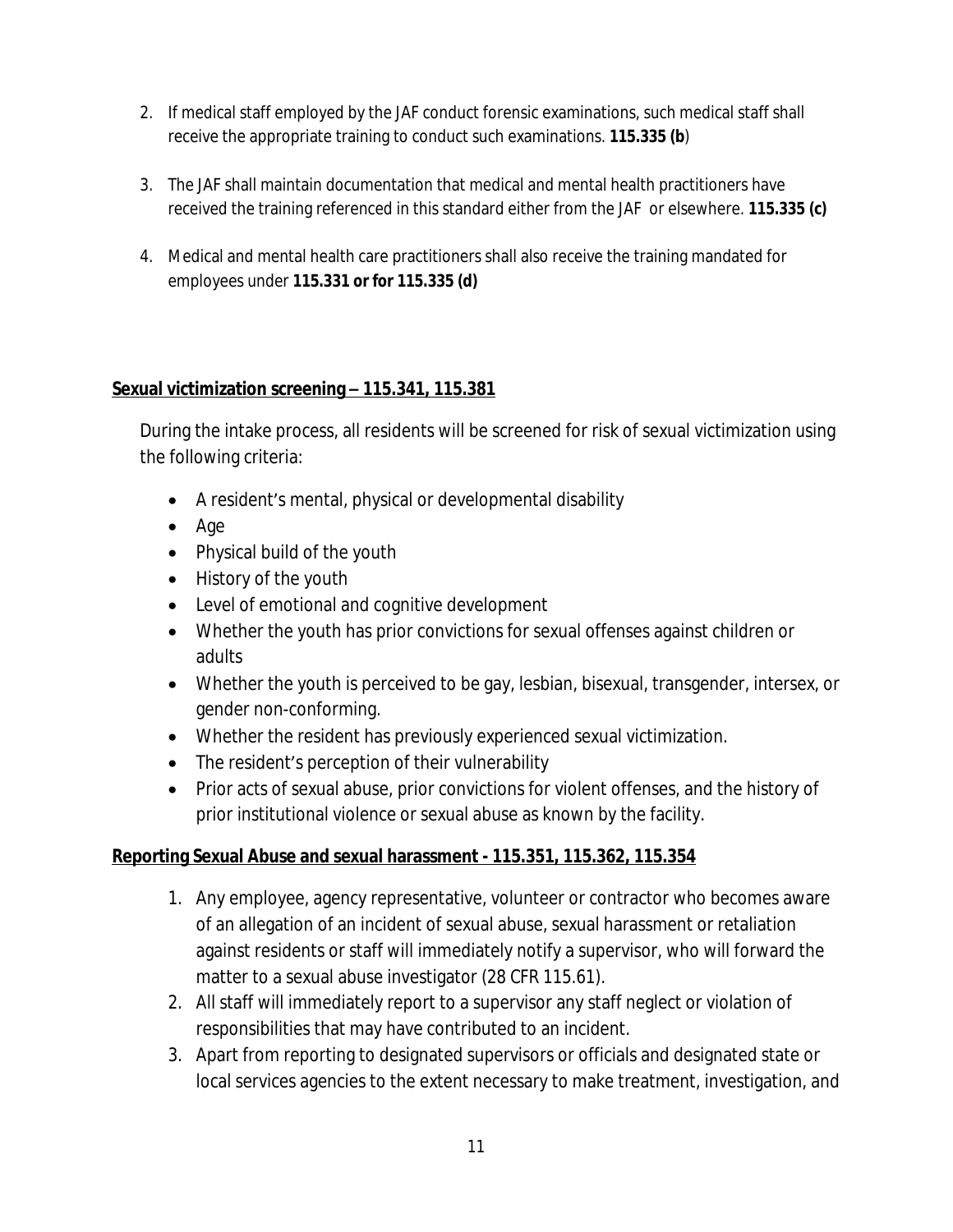other security management decisions, staff are prohibited from revealing any information related to a sexual abuse report to anyone else .

- 4. The JAF will provide information to all visitors or third parties on how they may report any incident of sexual abuse and sexual harassment and the limits of their confidentiality at the initiation of services.
- 5. Residents may report sexual abuse, sexual harassment, or retaliation incidents in writing, anonymously or from third parties to any staff member they choose. Staff will accommodate all resident requests to report allegations of sexual abuse or harassment. All verbal reports will be documented in an incident report and forwarded to a supervisor by the end of the shift.
- 6. All staff, volunteers, contractors shall be trained in the JAF Zero tolerance policy and reporting expectations every 2 years.

# **Reports by Health Care Professionals -115.335, 115.361, 115.362, 115.354**

- 1. Unless otherwise precluded by Federal, State, or local law, medical and mental health care professionals will be required to report immediately and according to JAF policy and procedure any knowledge, suspicion, or information regarding an incident of sexual abuse or sexual harassment that occurred in the facility.
- 2. It is the duty of Health Care Professionals to inform residents of their duty to report incidents of sexual abuse and sexual harassment and the limits of their confidentiality at the initiation of services.

# **Reports by Residents – 115.351**

- 1. The JAF will not impose a time limit on when a resident may report sexual abuse.
- 2. The JAF will not require a resident to use any informal grievance process, or to otherwise attempt to resolve with staff, an alleged incident of sexual abuse.
- 3. Third parties, staff members, family members, attorneys and outside advocates, will be permitted to assist residents in filing requests for administrative remedies related to allegations of sexual abuse, and will also be permitted to file such requests on behalf of residents.
- 4. If a third party files such a request on behalf of a resident, the JAF may require as a condition of processing the requests that the alleged victim agree to have the request filed on his or her behalf, and may also require the alleged victim to personally pursue any subsequent steps in the administrative remedy process.
- 5. If the resident declines to have the request processed on his or her behalf, the JAF will document the residents' decision.
- 6. The JAF may discipline a resident for filing a report related to alleged sexual abuse only where the JAF demonstrates that the inmate filed the report in bad faith.
- 7. The JAF will ensure that: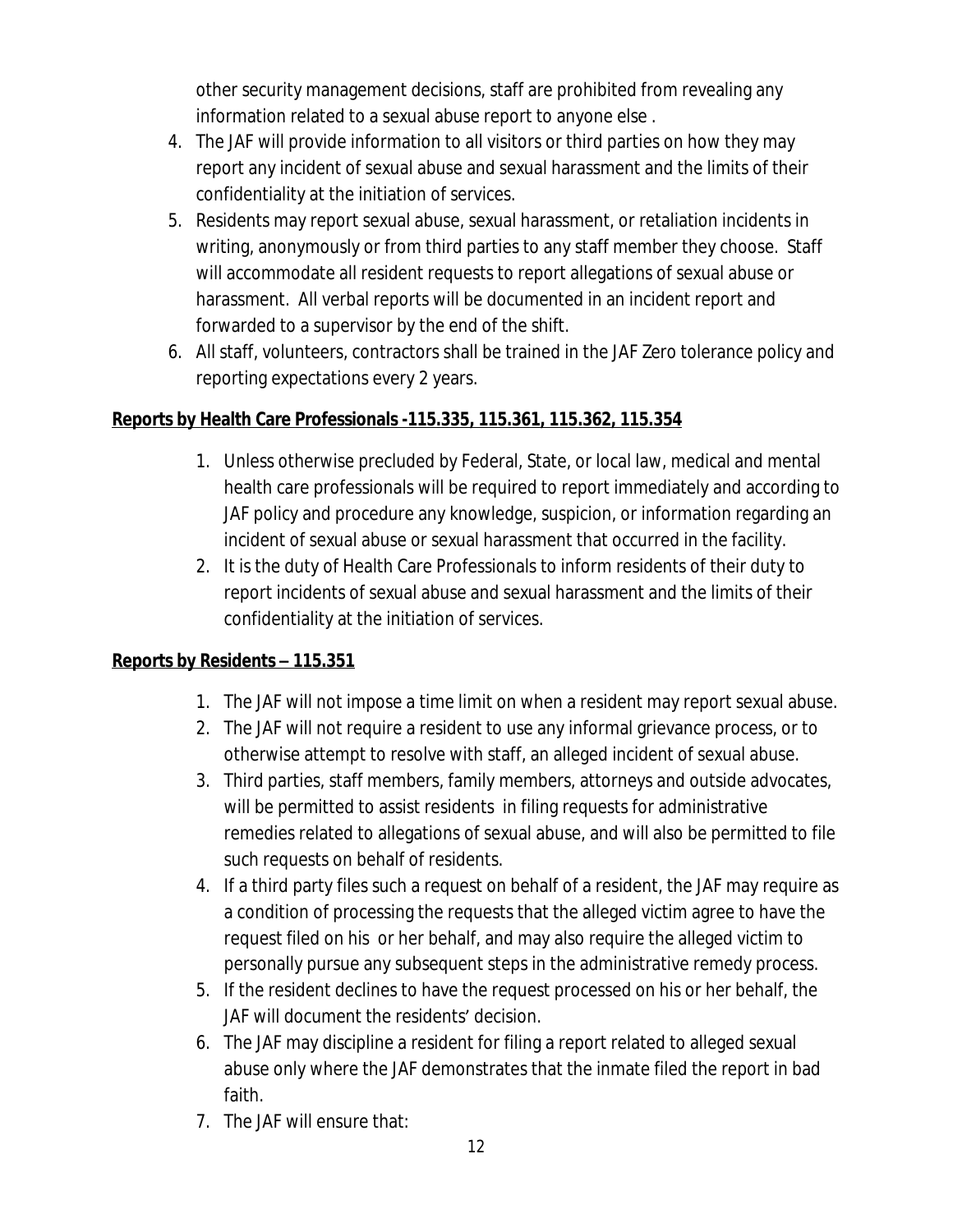- a. A resident who alleges sexual abuse may submit a report without submitting it to the staff member who is the subject of the complaint.
- b. A report of sexual abuse is not referred to a staff member who is the subject of the complaint.

### **Agency protection duties (115.362)**

- 1. Medical and mental health practitioners shall be required to report sexual abuse to designated supervisors and officials pursuant to paragraph (a) of this section, as well as to the designated State or Local agency where required by mandatory reporting laws (**115.361) (d)(1).**
- 2. The JAF shall take immediate action to protect the resident through development of a safety plan that may or may not include changing a youths housing assignment, changing a youths program group, or removing a youth from its program **(115.362).**

# **Reporting to other confinement facilities – 115.363**

- 1. Upon receiving an allegation that a resident was sexually abused while confined at another facility, the head of the facility that received the allegation shall notify the head of the facility or appropriate office of the JAF where the alleged abuse occurred and shall also notify the appropriate investigative JAF **(115.363) (a)**.
- 2. Such notification shall be provided as soon as possible, but no later than 72 hours after receiving the allegation **(115.363) (b).**
- 3. The JAF shall document that it has provided such notification **(115.363) (c)**.

# **Accepting a Reports from Other facilities and agencies - 115.363**

If another correctional facility or agency reports an allegation that a resident was sexually abused while he or she was confined at the Scott County Juvenile Alternative Facility:

- 1. The allegation, if not taken by PCM or designee: a JAF PREA Incident Report shall be completed and forwarded to the PREA Compliance Manager. If the youth is still in custody, person taking the report will follow 1<sup>st</sup> responder protocals.
- 2. PCM or designee shall determine appropriate course of action of an internal/external investigation based upon criminal element & potential conflict of interests.
- 3. All Investigations shall follow accepted and standardized investigative practices with the findings being reported to the PCM or designee.

### **Agency protection against retaliation -115.367**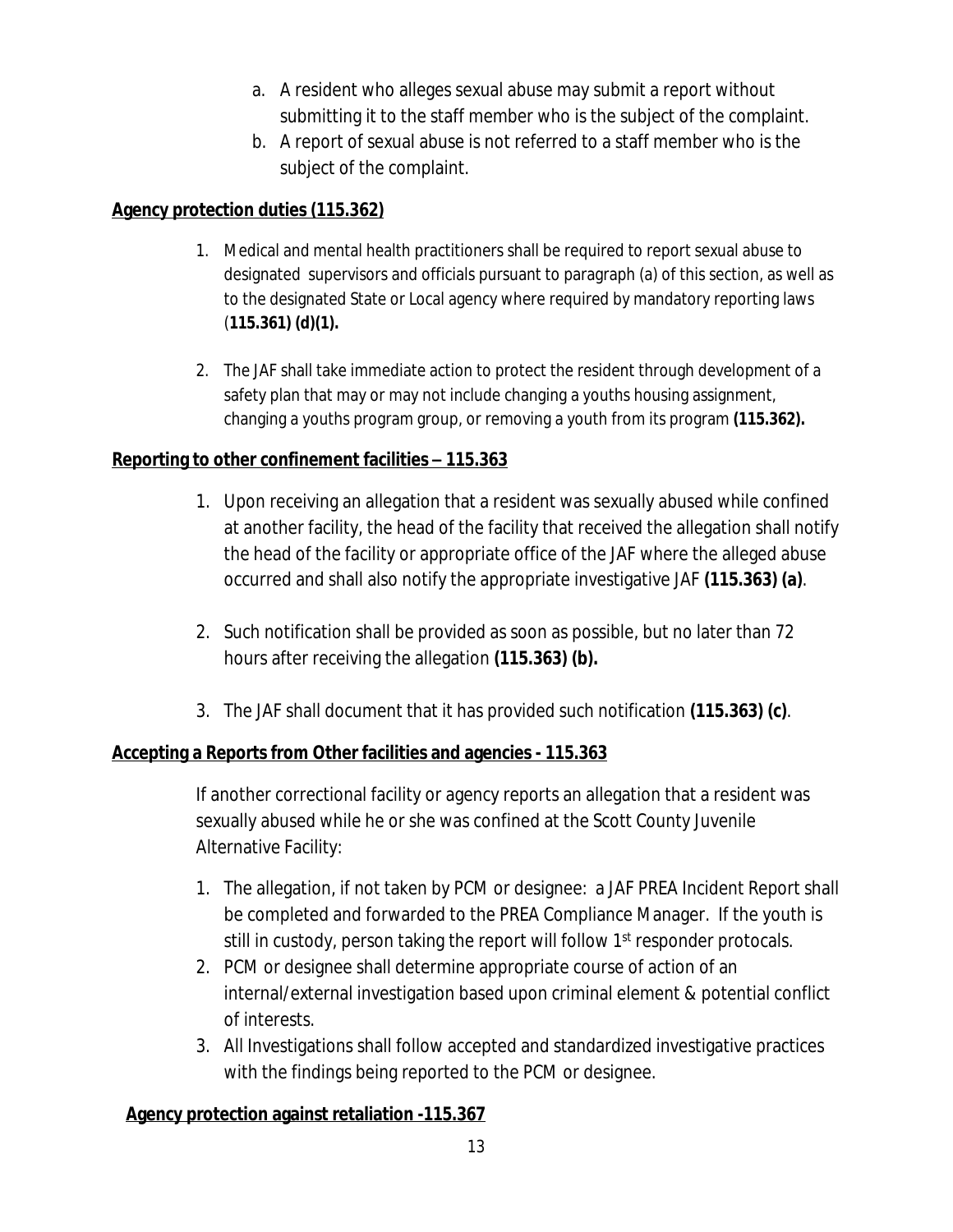- 1. The JAF shall protect all residents and staffs that report sexual abuse or sexual harassment or cooperate with sexual abuse or sexual harassment investigations from retaliation by other residents or staff and shall designate which staff members or departments are charged with monitoring retaliation **(115.367) (a).**
- 2. The JAF shall employ multiple protection measures, such as housing changes or transfers for resident victims or abusers, removal of alleged staff ,or resident abusers from contact with victims, and emotional support services for residents or staff who fear retaliation for reporting sexual abuse or sexual harassment or for cooperating with investigations **(115.367) (b).**
- 3. The JAF will monitor all substantiated and unsubstantiated allegations for at least 90 days following a report of sexual abuse. The agency shall monitor the conduct or treatment of residents or staff who reported the sexual abuse to see if there are changes that may suggest possible retaliation by residents or staff, and shall act promptly to remedy any such retaliation. Items the JAF should monitor include any resident disciplinary reports, housing, or program changes, or negative performance reviews or reassignments of staff. The JAF shall continue such monitoring beyond 90 days if the initial monitoring indicates a continuing need **(115.36 (c).**
- 4. In the case of residents, such monitoring shall also include periodic status checks **(115.367) (d)**.
- 5. If any other individual who cooperates with an investigation expresses a fear of retaliation, the JAF shall take appropriate measures to protect that individual against retaliation **(115.367) (e).**
- 6. An agency's obligation to monitor shall terminate if the agency determines that the allegation is unfounded **(115.367) (f).**

### **Disciplinary sanctions for Staff – 115.376**

- 1. Staff shall be subject to disciplinary sanctions up to and including termination for violating agency sexual abuse or sexual harassment policies (115.376) (a).
- 2. Termination will be the presumptive disciplinary sanction for staff members who engage in sexual abuse.
- 3. Disciplinary sanctions for violations of this policy (other than actually engaging in sexual abuse) will be commensurate with the nature and circumstances of the acts committed, the staff member's disciplinary history, and the sanctions imposed for comparable offenses by other staff with similar histories.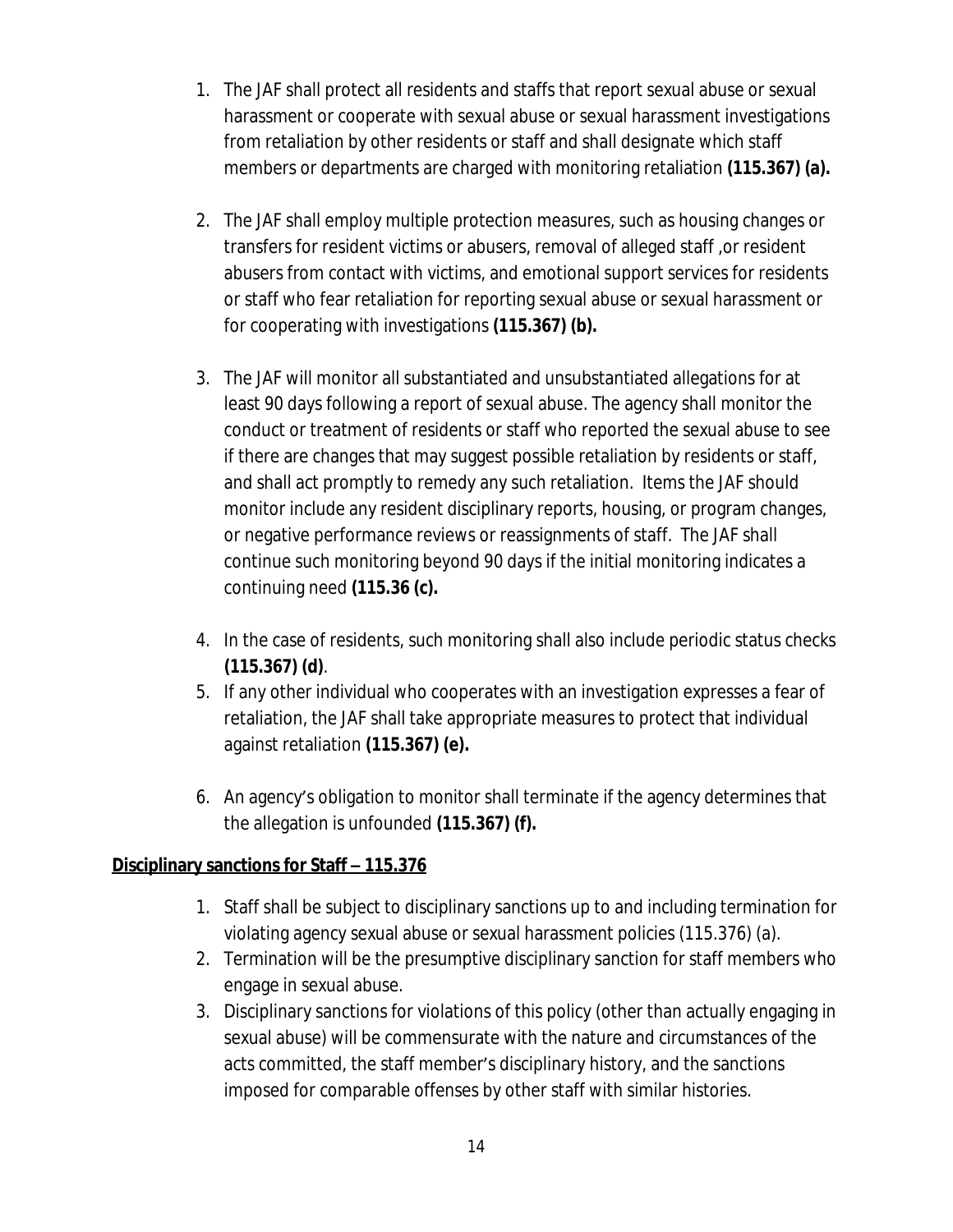4. All terminations for violations of sexual abuse or sexual harassment policies, or resignations by staff who would have been terminated if not for their resignation, will be reported to law enforcement agencies, unless the activity was clearly not criminal, and to any relevant licensing bodies (28 CFR 115.76).

#### **Disciplinary sanctions for Residents -115.352, 115.362**

- 1. Residents will be subject to disciplinary sanctions following a formal disciplinary process and administrative finding that the resident engaged in resident on resident sexual abuse, or following a criminal finding of guilt for resident-onresident sexual abuse.
- 2. Sanctions will be imposed according to the Resident Disciplinary policy. The nature and circumstances of the abuse committed, the resident's disciplinary history, and the sanctions imposed for comparable offenses by other residents with similar histories will be considered when imposing sanctions.
- 3. This disciplinary process will consider whether an resident mental disabilities or mental illness contributed to his or her behavior when determining what type of sanction, if any, should be imposed.
- 4. The Scott County Juvenile Alternative Facility will discipline a resident for sexual contact with a staff only upon finding that the staff member did not consent to such contact.
- 5. A report of sexual abuse made in good faith and based upon a reasonable belief that the alleged conduct occurred, will not constitute falsely reporting an incident or lying, even if an investigation does not establish evidence sufficient to substantiate the allegation.
- 6. The Scott County Juvenile Alternative Facility prohibits all sexual activity between residents and will discipline residents for such activity. However, such activity will not constitute sexual abuse if an investigation determines that the activity was not coerced. However, investigation doesn't rule out other actions required by federal, state, and municipal laws.

### **Sexual Abuse by a contractor or volunteer -115.377**

The Scott County Juvenile Alternative Facility shall ensure any contractor or volunteer who engages in sexual abuse is prohibited from contact with residents and reported to law enforcement agencies (unless the activity was clearly not criminal) and relevant licensing bodies, where applicable.

If a volunteer or contractor is found to have violated the Scott County Juvenile Alternative Facility sexual abuse or sexual harassment policy, the facility shall take the following remedial measures: